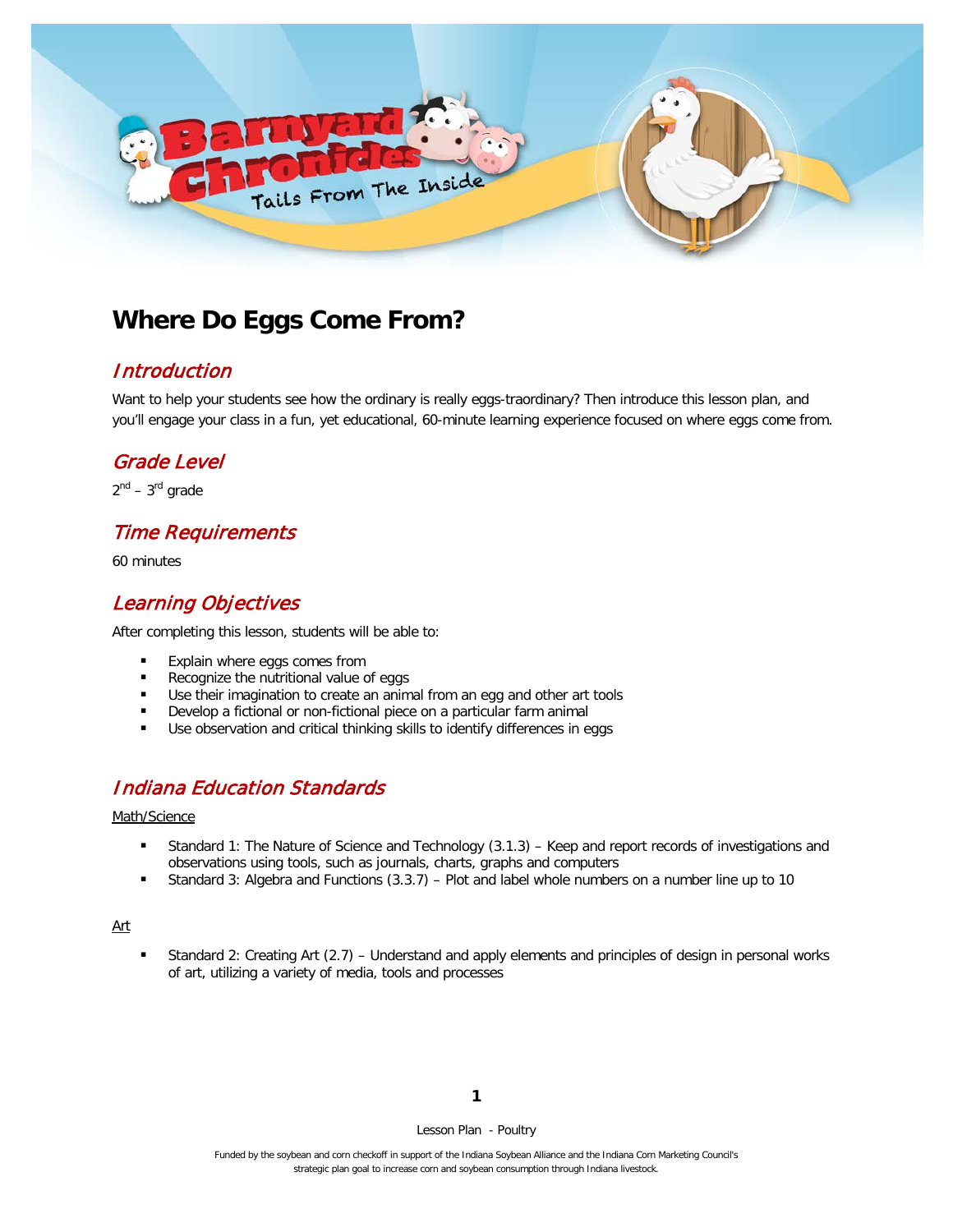

#### **English**

- Standard 3.5: Writing (3.5.2) Write descriptive pieces about people, places, things or experiences that: develop a unified main idea and use details to support the main idea
- Standard 2: Writing (2.4) Write clear sentences and paragraphs that develop a central idea. Progress through the stages of the writing process, including prewriting, drafting, revising and editing multiple drafts.
- Standard 3: Write clear sentences and paragraphs that develop a central idea. Students progress through the stages of the writing process, including prewriting, drafting, revising and editing multiple drafts.

### **Materials**

- **Graph paper**
- Hard boiled eggs (1 per student as well as 1 per group for science experiment B)
- Raw eggs (3 per group for science experiment A)
- **Latex gloves**
- Cooler of ice
- **Insulated container/towels**
- **Art supplies** 
	- o Glue
	- o Yarn
	- o Pipe cleaners
	- o Colored paper
	- o Googly eyes
	- o Scissors
	- o Fabric
	- Paper
- Pencils/pens
- **Computer**

**2**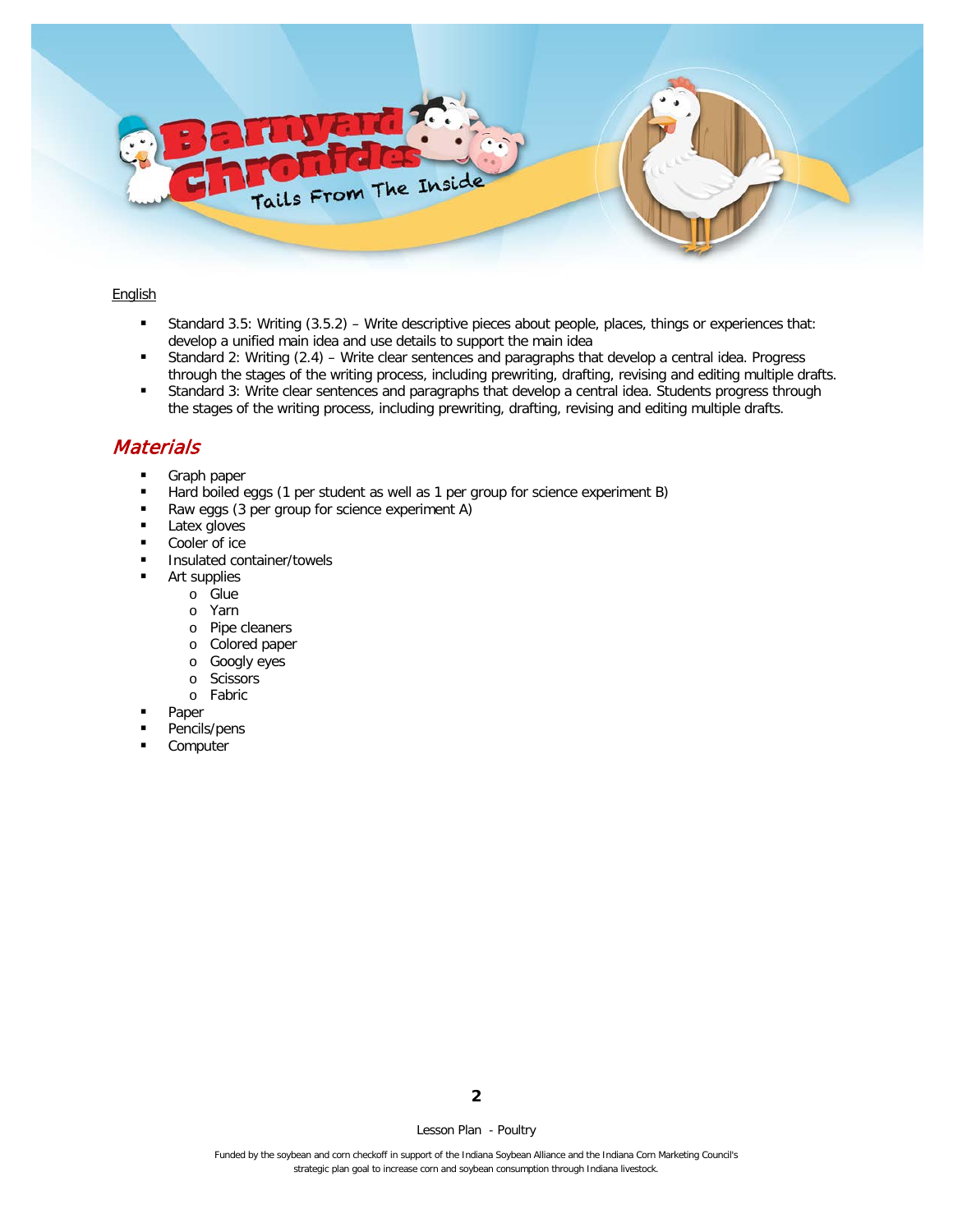

### Instructional Approach

#### 1. **The Poultry Poll:**

**Step 1:** The night before this lesson plan is introduced in class, assign the following as homework:

a. Poll 10 people (friends, family members, neighbors) asking them to respond to the following question:

What is your favorite way to have eggs prepared?

- Options: scrambled, poached, sunny-side up, deviled, hard-boiled
- b. Chart your responses on the sheet of graph paper provided. Clearly label each type and its corresponding tallied results.
- c. Bring your completed graph to school the next morning, and be prepared to share your results with the class.

#### **Step 2:** [5 minutes]

In class, ask students to share the results of their poll reporting their group's favorite way to have eggs prepared. Keep a tally of the collective results (by type) on the whiteboard or chalkboard. Once all students have shared their results, announce the winning type.

#### 2. **Discussion: "Where do eggs come from?"** [15 minutes]

- a. Solicit responses to this question from students.
- b. Ask, "What food group in the MyFood Pyramid do eggs belong to? (Answer: the meat and beans group. All foods made from meat, poultry, fish, dry beans or peas, eggs, nuts, and seeds are considered part of this group.)
- c. Have students brainstorm the many ways eggs can be part of a menu. (Responses could include stand-alone meals, or as an ingredient of a particular dish)
- d. Using the information below, discuss the nutritional value of eggs and how they are important to the students' body development and function.
	- i. One egg has 13 essential vitamins and minerals.
		- **Choline**: Helps maintain normal functioning of cells, including those involved with brain and nerve function, memory and the transportation of nutrients throughout the body.
		- Selenium: Works hand-in-hand with vitamin E to protect against some chronic diseases.
		- **Riboflavin**: Helps produce energy in all the cells of the body.
		- **Vitamin B12**: Supports normal digestion and nerve cell function.
		- **Phosphorus:** Builds healthy bones, teeth and cell membranes.
		- **Pantothenic Acid**: Breaks down food and assists body cells in producing energy.
		- **Folate**: Promotes proper fetal development.
		- **Iron**: Plays an important role in red blood cell production and oxygen transport.

**3**

Lesson Plan - Poultry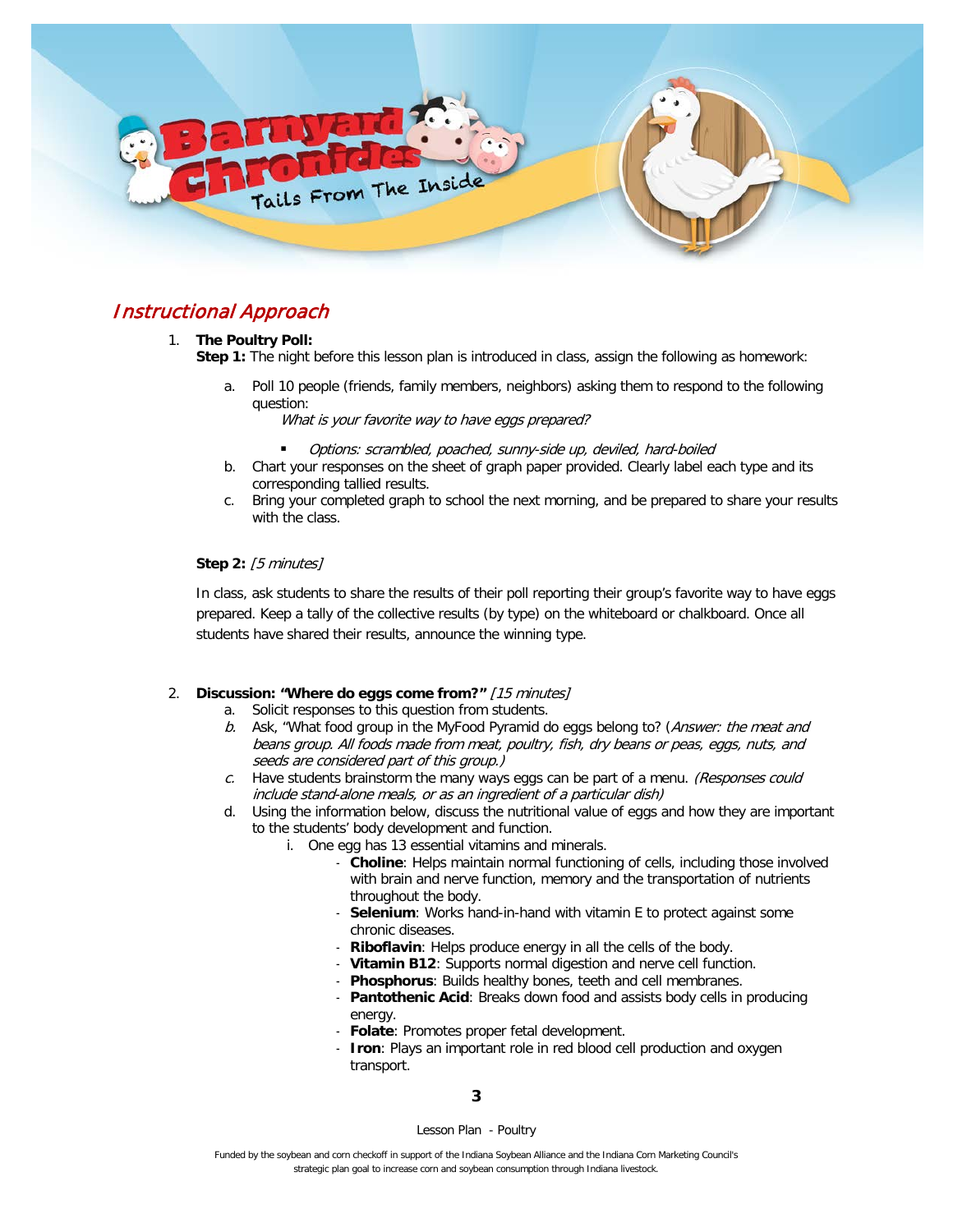

- **Vitamin A**: Supports growth and maintains healthy skin, vision and immune function.
- **Vitamin D:** Strengthens bones and teeth.
- **Zinc:** Helps maintain the body's immune function.
- **Vitamin B6**: Keeps nerve transmission running smoothly.
- Calcium: Builds strong bones and teeth and plays an important role in nerve function, muscle contraction and blood clotting.
- ii. At around just \$0.14 each, eggs are the most affordable source of high-quality protein.
- e. Possible discussion questions:
	- i. What did you learn from this discussion?
	- ii. Is there anything that surprised you?
	- iii. Based on what you have learned about its nutritional value, do you get enough egg in your diet? If no, what actions do you plan to take to improve this?

#### 3. **"EggArt!" Activity** [20 minutes]

This hands-on activity allows students to use their imagination and understand how art can be created from everyday objects—even food!

#### Instructions:

- $a.$  In advance, boil enough eggs so that you may distribute one hard-boiled egg per student.
- b. Also in advance, set up a craft station with all the possible items the students may use to create their art piece. (See recommended list at beginning of lesson.)
- c. Give each child a hard-boiled egg. (You may consider writing initials on the eggs in advance.)
- $d.$  With the hard-boiled egg as the body, students are to use the supplies provided to them to create an egg farm animal of their choosing. (Suggestions include chickens, cows, pigs, sheep, horses)

#### 4. **Homework: From "Chicken Scratch" to "Eggs-cellent"** [5 minutes]

With their new farm animal now created, students can use their writing skills to hatch another creative idea. Choose – or give students the choice of – one of the following writing assignments:

- a. Bring your farm animal to life and create a one-page "tall tale" about the animal. (Suggest sharing the Barnyard Chronicles books for inspiration!) [2<sup>nd</sup> or 3<sup>rd</sup> grade]
- b. Write a one-page description of what you think life would be like if you grew up on a farm.  $[2^{nd}$  or  $3^{rd}$  grade]
- c. Research your farm animal and write 3-4 paragraphs about the animal. Be sure to share anything you learned that surprised you and what you'd like to learn more about. [3<sup>rd</sup> grade]
- d. Write a one-page description of the life of a farmer responsible for caring for the student's farm animal. Consider what the animal must be fed, how they must be cared for, etc.  $[3<sup>rd</sup>]$ grade]